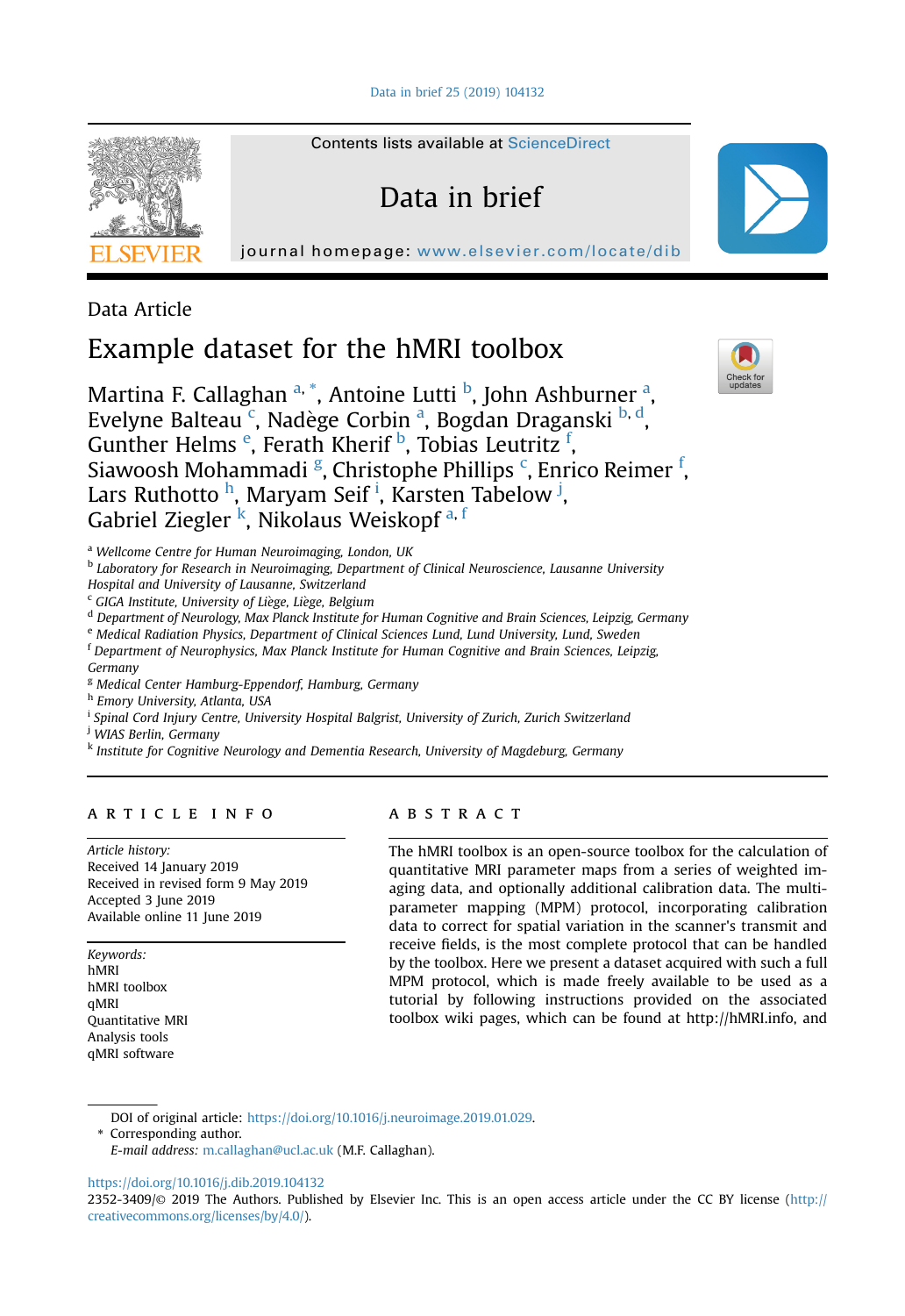following the theory described in:  $hMRI - A$  toolbox for quantitative MRI in neuroscience and clinical research [1]. © 2019 The Authors. Published by Elsevier Inc. This is an open access article under the CC BY license [\(http://creativecommons.](http://creativecommons.org/licenses/by/4.0/) [org/licenses/by/4.0/\)](http://creativecommons.org/licenses/by/4.0/).

#### Specifications Table

| Subject area             | Neuroimaging                                                                                               |  |
|--------------------------|------------------------------------------------------------------------------------------------------------|--|
|                          | More specific subject area Quantitative MRI, Multi-Parameter Mapping (MPM)                                 |  |
| Type of data             | In vivo MRI data (Figs. 1 and 2, Table 1)                                                                  |  |
| How data was acquired    | 3T MRI. Siemens Prisma                                                                                     |  |
| Data format              | NIfTI image volumes after defacing for anonymization (only)                                                |  |
| Experimental factors     | A deliberate motion was performed during the experiment after acquisition 9 and returned to                |  |
|                          | approximately the original position after acquisition 12.                                                  |  |
| Experimental features    | No special treatment was performed except to anonymise via $SPM \setminus Util \setminus De$ -face Images. |  |
| Data source location     | Wellcome Centre for Human Neuroimaging, London, UK                                                         |  |
| Data accessibility       | Data is available at http://hMRLinfo                                                                       |  |
| Related research article | Tabelow K, Balteau E, Ashburner J, Callaghan MF, Draganski B, Helms G, Kherif F, Leutritz T, Lutti         |  |
|                          | A, Phillips C, Reimer E, Ruthotto L, Seif M, Weiskopf N, Ziegler G, Mohammadi S (2019). hMRI - A           |  |
|                          | toolbox for quantitative MRI in neuroscience and clinical research. NeuroImage, in press [1].              |  |

#### Value of the data

- $\bullet$  These data can be used as an educational tool for use in conjunction with the hMRI toolbox [\[1\]](#page-5-0).
- These data can be used to develop and test novel algorithms for estimating quantitative MRI (qMRI) parameters in the human brain.

## 1. Data

This dataset is comprised of imaging volumes (full list in [Table 1](#page-2-0)) acquired with the multi-parameter mapping quantitative MRI protocol. It consists of calibration data to map the transmit field (series 4), main  $B_0$  field (series 5 and 6) and the net receive field (series 7, 8, 10, 11, 13 and 14). It also consists of multi-echo volumes with variable flip angle (series 9 and 15) and additional magnetisation transfer (MT) weighting (series 12).

A tutorial describing how to process the dataset with the hMRI toolbox is available at [https://github.](https://github.com/hMRI-toolbox/wiki/MapCreation#example) [com/hMRI-toolbox/wiki/MapCreation#example](https://github.com/hMRI-toolbox/wiki/MapCreation#example). From these data maps of the effective transverse relaxation rate  $(R_2^*)$ , the longitudinal relaxation rate  $(R_1)$ , proton density (PD) and magnetisation transfer saturation (MT) can be generated.

The acquisition of these data was approved by the local ethics committee and informed written consent was obtained from the participant prior to scanning. All data were acquired on a whole body 3T Prisma system (Siemens Healthineers, Erlangen, Germany). The data were acquired using the body coil for signal transmission and a 64 channel coil for signal reception.

### 2. Experimental design, materials, and methods

A summary of the data acquisition and experimental design is given in [Table 1.](#page-2-0) The participant was centred within the head coil at the outset of the exam.

#### 2.1.  $\,B^+_I$  mapping data (image series No.4)

The scanning session began by acquiring calibration data [\(Fig. 1](#page-2-0)a, mfc\_seste\_b1map\_v1e\_004) to measure B $_1^+$  following a previously published method [\[2,3\].](#page-5-0) Eleven spin-echo and stimulated-echo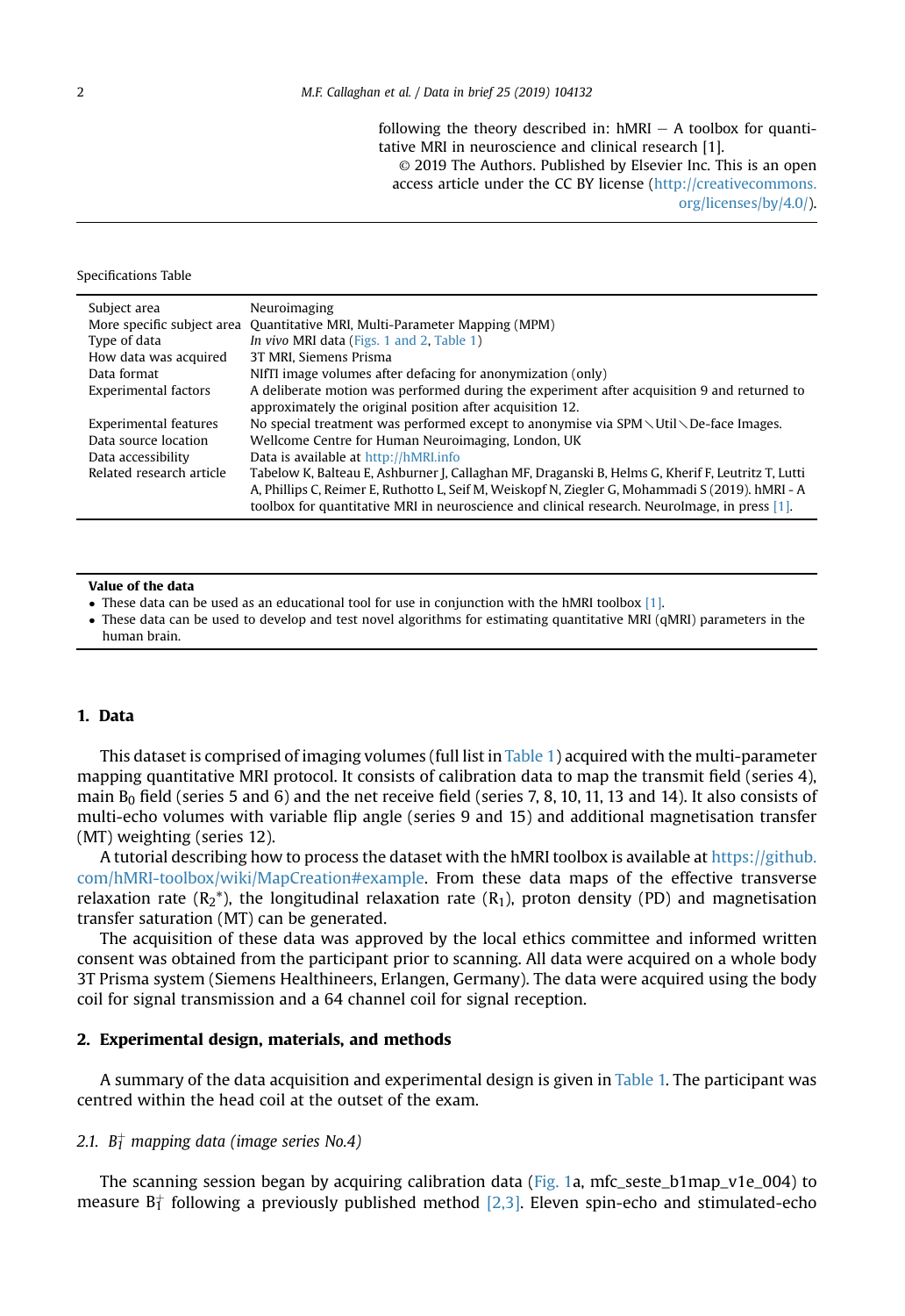<span id="page-2-0"></span>Table 1

| Image series number, showing the chronology of the acquisition, together with the sequence name and the data description. |  |
|---------------------------------------------------------------------------------------------------------------------------|--|
|---------------------------------------------------------------------------------------------------------------------------|--|

| Image Series No.                                                         | Sequence Name             | Description                                  |  |  |
|--------------------------------------------------------------------------|---------------------------|----------------------------------------------|--|--|
| 4                                                                        | mfc_seste_b1map_v1e       | $B_1^+$ Mapping Data                         |  |  |
|                                                                          | gre_field_mapping_1acq_rl | B <sub>0</sub> Mapping Magnitude             |  |  |
| 6                                                                        | gre_field_mapping_1acq_rl | $B0$ Mapping Phase Difference                |  |  |
|                                                                          | mfc_smaps_v1a_Array       | Net Receive Sensitivity Mapping of Array     |  |  |
| 8                                                                        | mfc_smaps_v1a_QBC         | Net Receive Sensitivity Mapping of Body Coil |  |  |
| 9                                                                        | pdw_mfc_3dflash_v1i_R4    | Lower flip angle multi-echo FLASH            |  |  |
| Participant moved to new position via primary rotation about z           |                           |                                              |  |  |
| 10                                                                       | mfc_smaps_v1a_Array       | Net Receive Sensitivity Mapping of Array     |  |  |
| 11                                                                       | mfc_smaps_v1a_QBC         | Net Receive Sensitivity Mapping of Body Coil |  |  |
| 12                                                                       | mtw mfc 3dflash v1i R4    | FLASH acquisition with MT pre-pulse          |  |  |
| Participant returned to approximate alignment with the original position |                           |                                              |  |  |
| 13                                                                       | mfc_smaps_v1a_Array       | Net Receive Sensitivity Mapping of Array     |  |  |
| 14                                                                       | mfc_smaps_v1a_QBC         | Net Receive Sensitivity Mapping of Body Coil |  |  |
| 15                                                                       | t1w mfc 3dflash v1i R4    | Higher flip angle multi-echo FLASH           |  |  |

pairs were acquired with the nominal flip angle (i.e.  $\alpha$  in an  $\alpha$ -2 $\alpha$ - $\alpha$  sequence) varying from 115 $^{\circ}$  to 65 $^{\circ}$ in  $5^\circ$  decrements (Fig. 1a). These data were acquired with 4mm isotropic resolution using a 3D-EPI readout with a 0.5 ms echo spacing. The sequence had an echo time of 39.06 ms, a mixing time of 33.8 ms and a repetition time (TR) of 500 ms. The field of view (FoV) was 256 (anterior-posterior, AP) x 192 (right-left, RL) x 192 (head-foot, HF) mm<sup>3</sup>. Partially parallel imaging with a speed up factor of 2 was used in each phase-encoded direction. A fully sampled volume was acquired at the outset to serve as the auto-calibrating lines for subsequent reconstruction of the aliased data using the GRAPPA algorithm [\[4\]](#page-5-0) as implemented in the vendor's software. The primary phase-encoded direction of the EPI readout was right-left. The total acquisition time was 3 minutes.

### 2.2. B<sub>0</sub> mapping (image series No.5-6)

To correct for geometric distortions in the B† mapping data caused by the low bandwidth in the phase-encoded direction of the EPI readout (RL), additional data were acquired to map the



Fig. 1. Calibration data to map the transmit field,  $B_1^+$ . Eleven spin echo and stimulated echo pairs were acquired (for robustness to low SNR regions) with different nominal flip angle (a). These data were acquired with an EPI readout. To correct for resulting geometric image distortions, additional calibration data mapping spatial inhomogeneity in the main magnetic field were also acquired (b).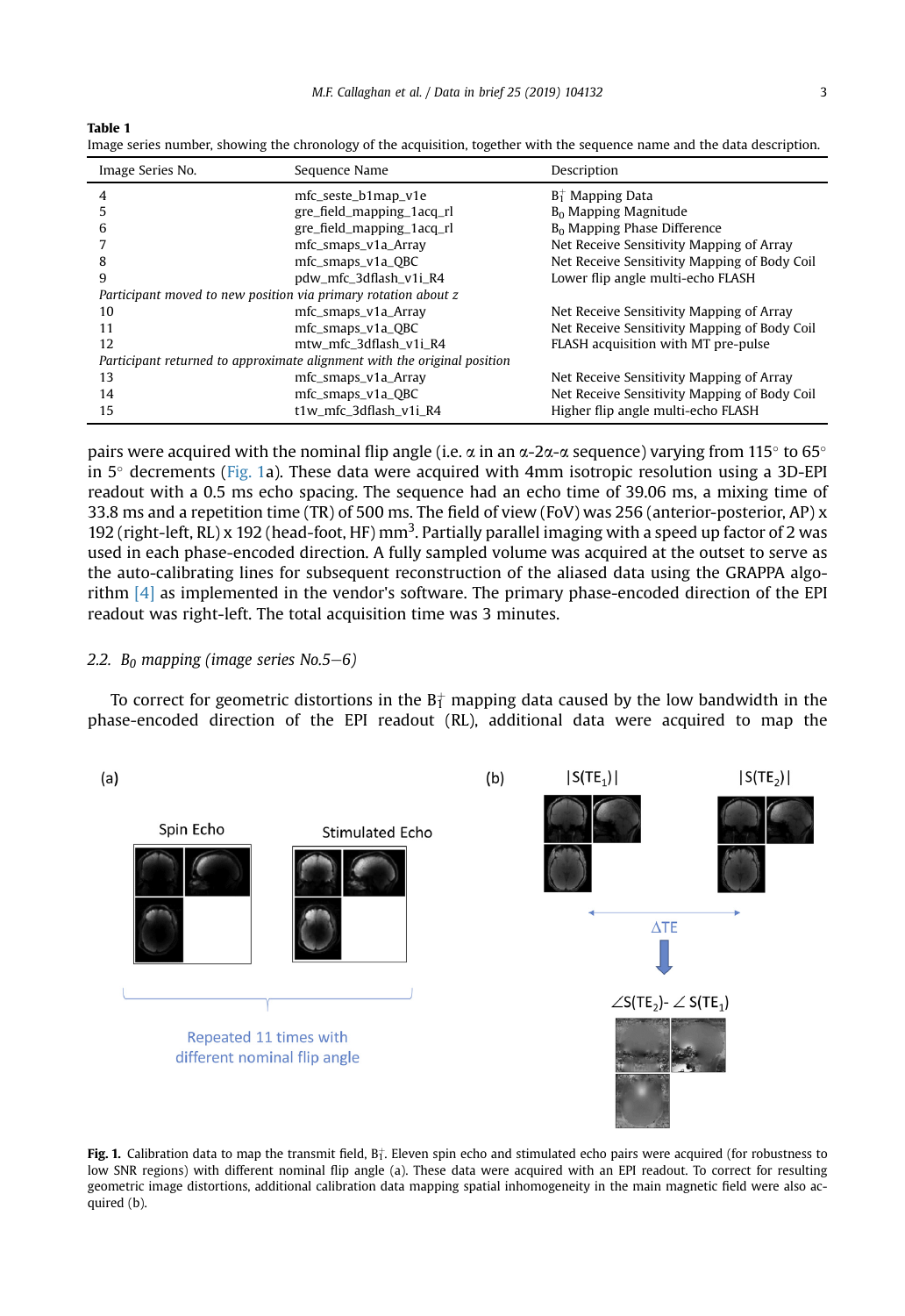<span id="page-3-0"></span>inhomogeneity of the  $B_0$  field (gre\_field\_mapping\_1acq\_rl) and subsequently used to apply distortion correction on the B $\dagger$  calibration data. These data were acquired with 3mm effective isotropic resolution using a multi-echo gradient echo sequence with an excitation flip angle of  $90^\circ$ , a TR of 1.02s and a bandwidth of 260 Hz/pixel. Magnitude images with echo times of 10.00 and 12.46 ms respectively (gre\_field\_mapping\_1acq\_rl\_0005) were reconstructed together with their phase difference (gre\_ field\_mapping\_1acq\_rl\_0006) by the vendor's software ([Fig. 1](#page-2-0)b). The acquisition time was 2 minutes 14 seconds.

### 2.3. FLASH acquisitions (image series No 9, 12 and 15)

These were followed by the acquisition of spoiled multi-echo 3D fast low angle shot (FLASH) acquisitions with predominantly PD, MT or  $T_1$  weighting (Fig. 2, pdw mfc 3dflash v1i R4 0009, mtw\_mfc\_3dflash\_v1i\_R4\_0012 and t1w\_mfc\_3dflash\_v1i\_R4\_0015 respectively). Each multi-echo FLASH volume had a TR of 25 ms.

The PD-weighting was achieved with an excitation flip angle of  $6^\circ$ . The flip angle was increased to  $21^{\circ}$  to achieve T<sub>1</sub>-weighting. MT-weighting was achieved by applying a Gaussian RF pulse 2 kHz off resonance prior to excitation with a flip angle of  $6^{\circ}$ . The off-resonance MT saturation pulse was 4 ms in duration and had a nominal flip angle of  $220^\circ$ .

Each of these volumes were acquired with whole-brain coverage using a FoV of 256 (HF) x 224 (AP) x 179 (RL) mm<sup>3</sup>. Gradient echoes were acquired with alternating readout gradient polarity at eight equidistant echo times ranging from 2.30 to 18.40 ms in steps of 2.30 ms using a readout bandwidth of 488Hz/pixel. Only six echoes were acquired for the MT-weighted acquisition in order to maintain a TR of 25 ms for all FLASH volumes. To maximise spoiling of the transverse magnetisation, each FLASH volume was acquired with RF spoiling using a linear phase increment of 137 . In addition, a spoiling gradient moment, which imposed a  $6\pi$  dephasing moment across a voxel dimension, was applied along the readout direction after the last echo had been acquired. To accelerate the data acquisition, partially parallel imaging was employed in each phase-encoded direction (AP and RL) with a speed up factor of 2 and forty integrated auto-calibrating lines in each direction for subsequent reconstruction



Fig. 2. The main MPM protocol consists of three high resolution, multi-echo, 3D FLASH volumes with proton density (PD), magnetisation transfer (MT) and  $T_1$  weighting. Prior to each high resolution acquisition shorter, low resolution, single echo acquisitions were acquired to map the net receive field sensitivity of the array coil, which will vary if inter-scan motion occurs (c.f. PD-weighted v's MT-weighted).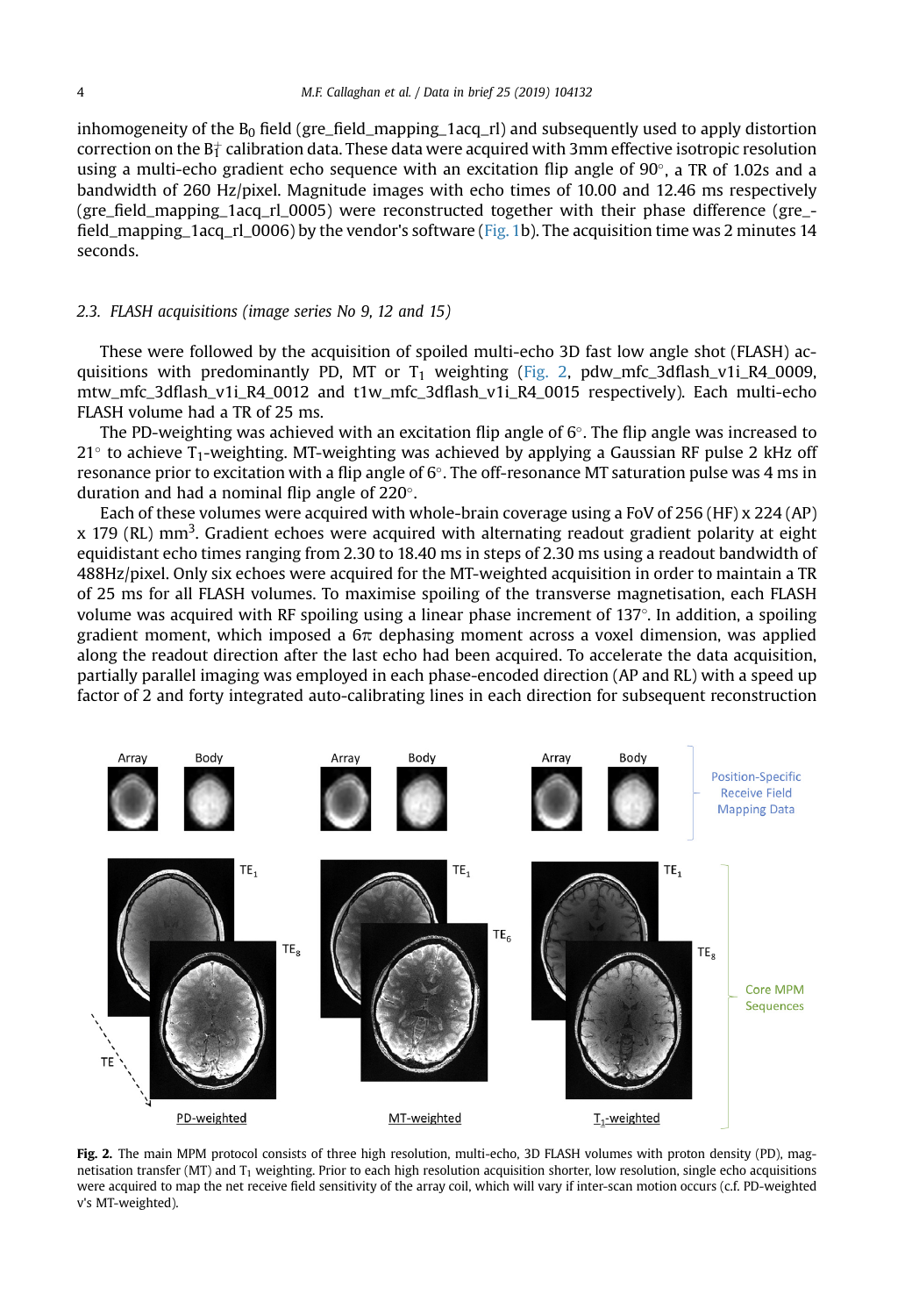<span id="page-4-0"></span>

Fig. 3. Orthogonal views of the quantitative multi-parameter maps magnetisation transfer saturation (a), proton density (b), effective transverse relaxation rate (c) and longitudinal relaxation rate (d), derived from this dataset using the hMRI toolbox.

with GRAPPA [\[4\].](#page-5-0) The acquisition time for each FLASH volume was 7 minutes 8 seconds. Each dataset was acquired with a 30 $\degree$  rotation of the sagittal plane so that any eye-related motion artefact propagated to the neck/inferior cerebellum rather than the cortex.

## 2.4. Net receive sensitivity mapping of array (image series no. 7, 10 and 13) and body coil (image series no. 8, 11 and 14)

Prior to the acquisition of each FLASH volume described above, two additional unaccelerated, low resolution (8 mm isotropic) volumes were acquired with the same FoV ([Fig. 2](#page-3-0)). A single echo, with a TE of 2.20 ms, was acquired in each case using a  $6^{\circ}$  flip angle and a TR of 6.00 ms. The acquisition time for each of these calibration volumes was 5.90 seconds. The first was obtained using the 64 channel coil for signal reception (mfc\_smaps\_v1a\_Array\*), while the second was acquired using the body coil for signal reception (mfc\_smaps\_v1a\_QBC\*). These data were acquired to correct for the relative receive field sensitivity of the array coil, which will be position-specific [\[5\]](#page-5-0).

#### 2.5. Deliberate inter-scan motion

After the PD-weighted acquisition had been acquired, the participant performed a yaw rotation (i.e. about the z-axis) while the scanner was not running (see [Table 1\)](#page-2-0). The amplitude of the motion aimed to be as large as possible within the confines of the 64 channel coil.

This was done to be able to test the performance of the inter-scan motion correction scheme that accounts for position-specific modulation by the receiving coil. After the participant had moved sensitivity mapping data (image series  $10-11$ ) were acquired followed by acquisition of the MTweighted dataset (image series 12).

The participant then returned to approximately the original position (i.e. that of the PD-weighted acquisition, centred within the head coil), again while the scanner was not running. Then, sensitivity mapping data (image series 13-14) were acquired followed by acquisition of the T1-weighted dataset (image series 15).

## 2.6. Processing

Prior to sharing, the DICOM images produced by the scanner were converted to NIfTI format using the DICOMImport utility as implemented in the hMRI toolbox ([\[1\],](#page-5-0) [http://hMRI.info\)](http://hMRI.info). The NIfTI data were subsequently anonymised using the defacing utility as implemented in SPM12 [\(https://www.](https://www.fil.ion.ucl.ac.uk/spm/) fi[l.ion.ucl.ac.uk/spm/](https://www.fil.ion.ucl.ac.uk/spm/)) in order to comply with General Data Protection Regulation (GDPR) regulations.

Following anonymization, the data were processed using the "Create hMRI maps" module of the hMRI toolbox. This module is accessed via the SPM batch menu via: SPM-Tools-hMRI Tools-Create hMRI maps. The processing included correction for receive field modulation as described in Papp et al.